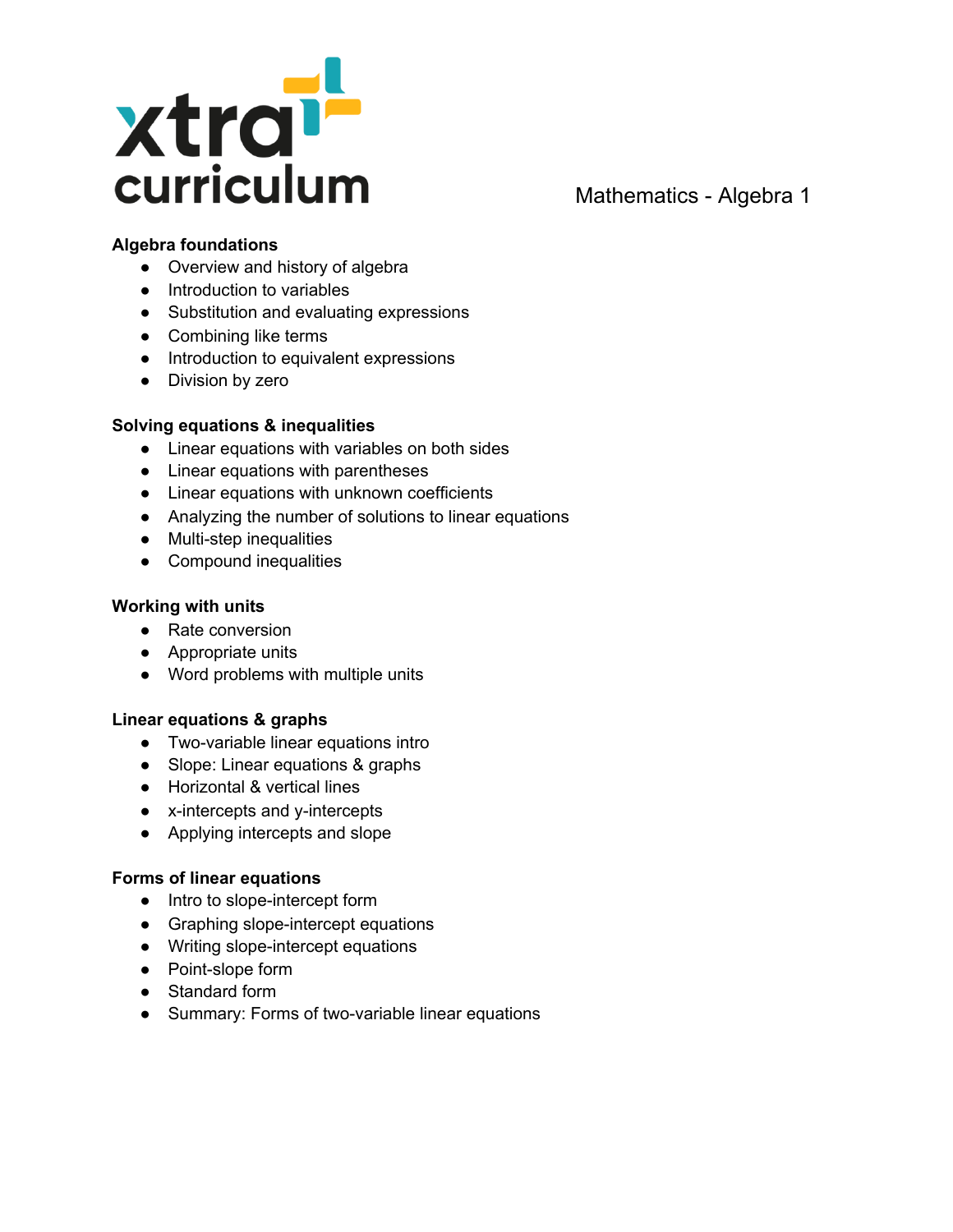

# **Systems of equations**

- Introduction to systems of equations
- Solving systems of equations with substitution
- Solving systems of equations with elimination
- Equivalent systems of equations
- Number of solutions to systems of equations
- Systems of equations word problems

# **Inequalities (systems & graphs)**

- Checking solutions of two-variable inequalities
- Graphing two-variable inequalities
- Modeling with linear inequalities

#### **Functions**

- Evaluating functions
- Inputs and outputs of a function
- Functions and equations
- Interpreting function notation
- Introduction to the domain and range of a function
- Determining the domain of a function
- Recognizing functions
- Maximum and minimum points
- Intervals where a function is positive, negative, increasing, or decreasing
- Interpreting features of graphs
- Average rate of change
- Average rate of change word problems Intro to inverse functions

# **Sequences**

- Introduction to arithmetic sequences
- Constructing arithmetic sequences
- Introduction to geometric sequences
- Constructing geometric sequences
- Modeling with sequences
- General sequences

# **Absolute value & piecewise functions**

- Graphs of absolute value functions
- Piecewise functions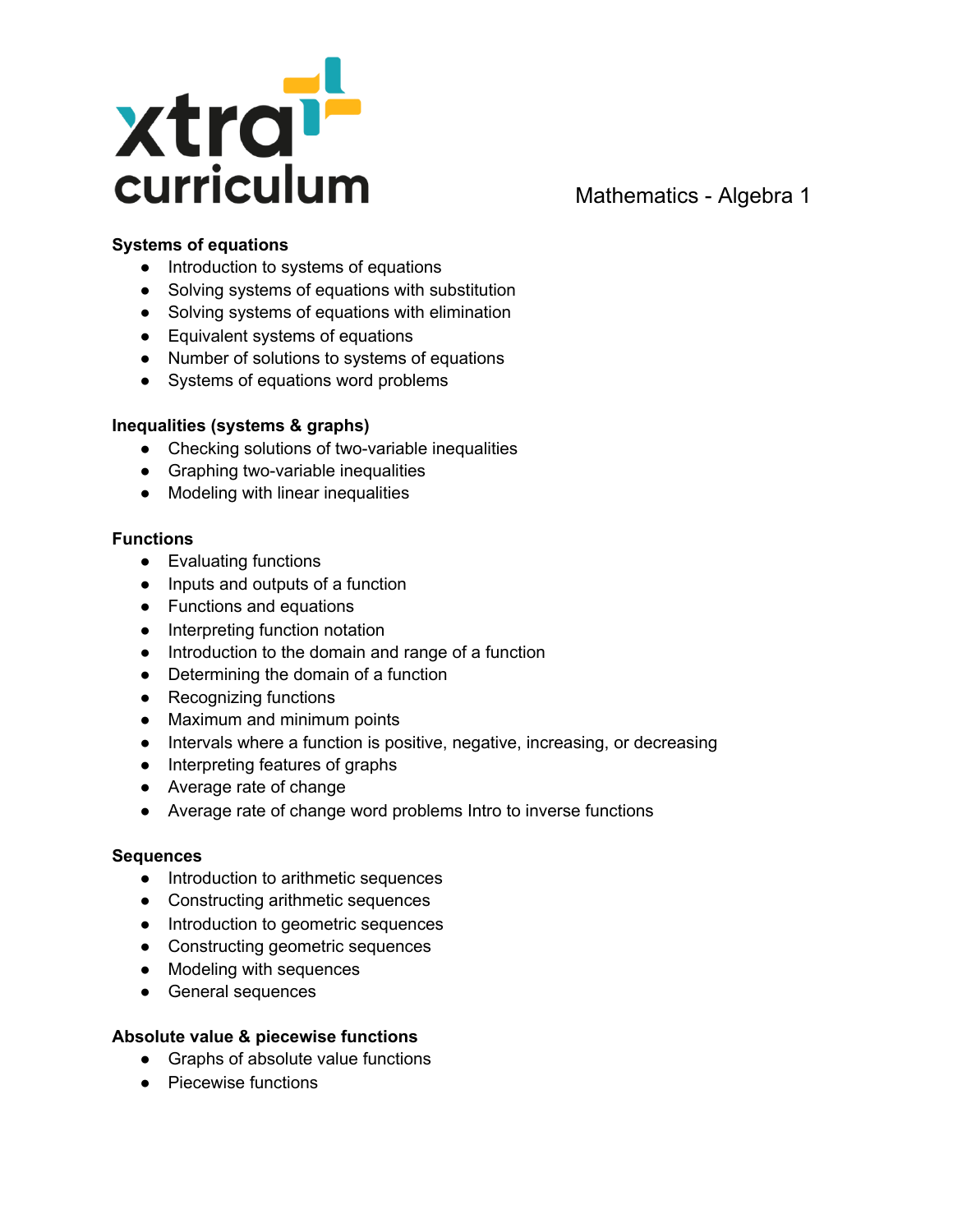

# **Exponents & radicals**

- Exponent properties review
- Radicals
- Simplifying square roots

# **Exponential growth & decay**

- Exponential vs. linear growth
- Exponential expressions
- Graphs of exponential growth
- Exponential vs. linear growth over time
- Exponential growth & decay
- Exponential functions from tables & graphs
- Exponential vs. linear models

# **Quadratics: Multiplying & factoring**

- Multiplying monomials by polynomials
- Multiplying binomials
- Special products of binomials
- Introduction to factoring
- Factoring quadratics intro
- Factoring quadratics by grouping
- Factoring quadratics with difference of squares
- Factoring quadratics with perfect squares
- Strategy in factoring quadratics

# **Quadratic functions & equations**

- Intro to parabolas
- Solving and graphing with factored form
- Solving by taking the square root
- Vertex form
- Solving quadratics by factoring
- The quadratic formula
- Completing the square intro
- More on completing the square
- Strategizing to solve
- quadratic equations Quadratic standard form
- Features & forms of quadratic functions
- Comparing quadratic functions
- Transforming quadratic functions